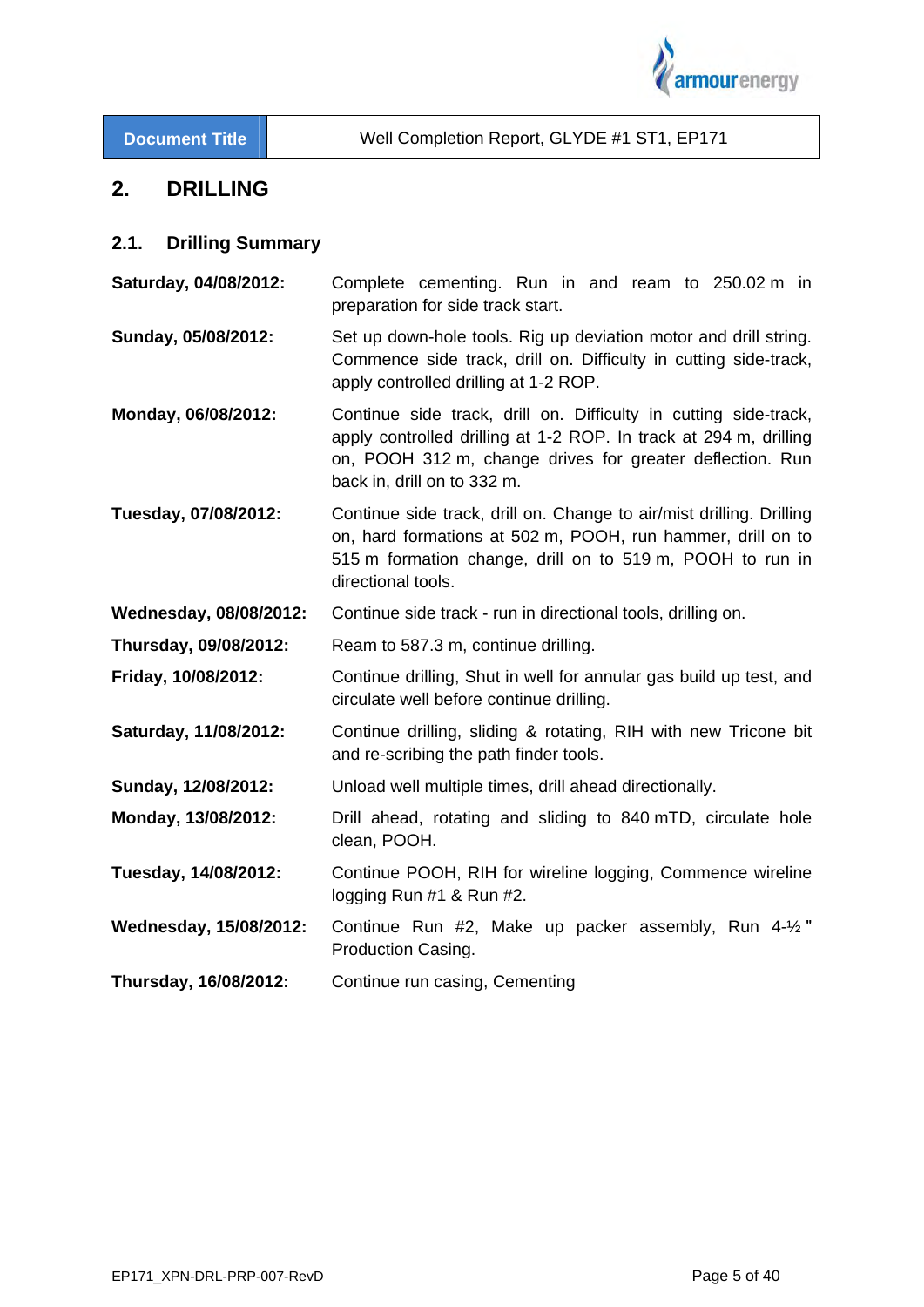

# **2.2. Equipment Installed in or on the Well**

#### Conductor Hole

 $\bullet$  Drill 17-1/2" hole to 12 m

#### Surface Hole

- Drill 12-1/4" hole to 234.5 m
- Survey at 70 m then every 70.0 m
- Maximum deviation: 2 degrees
- Fluid Air/mist
- Bit: Air -Hammers

#### Surface Casing

- Casing Size: 9-5/8"
- Grade: J-55
- Thread: BTC
- $\bullet$  Burst: 2400.0 psi set at 234 m

#### Production Hole

- Drill 6-1/4" hole to 840.0 mMD
- Surveys: 10 m intervals
- Maximum deviation: 90.0 degrees
- Maximum Dogleg:  $14.8^{\circ}/30$  m
- Mud: Air / Mist Directionally drilled
- Bit: Insert 638

#### Production Casing

- 0.00 m to 620 mMD
	- − Casing Size: 4-1/2"
	- − Type: Blank-regular
- 618.8 m to 619.5 mMD
	- − Casing Size: 4-1/2"
	- − Type: ECP and cement plug, cement
- 630 m to 640 mMD
	- − Casing Size: 4-1/2"
	- − Type: Blank with swellable packer
- 640 m to 695 mMD
	- − Casing Size: 4-1/2"
	- − Type: Perforated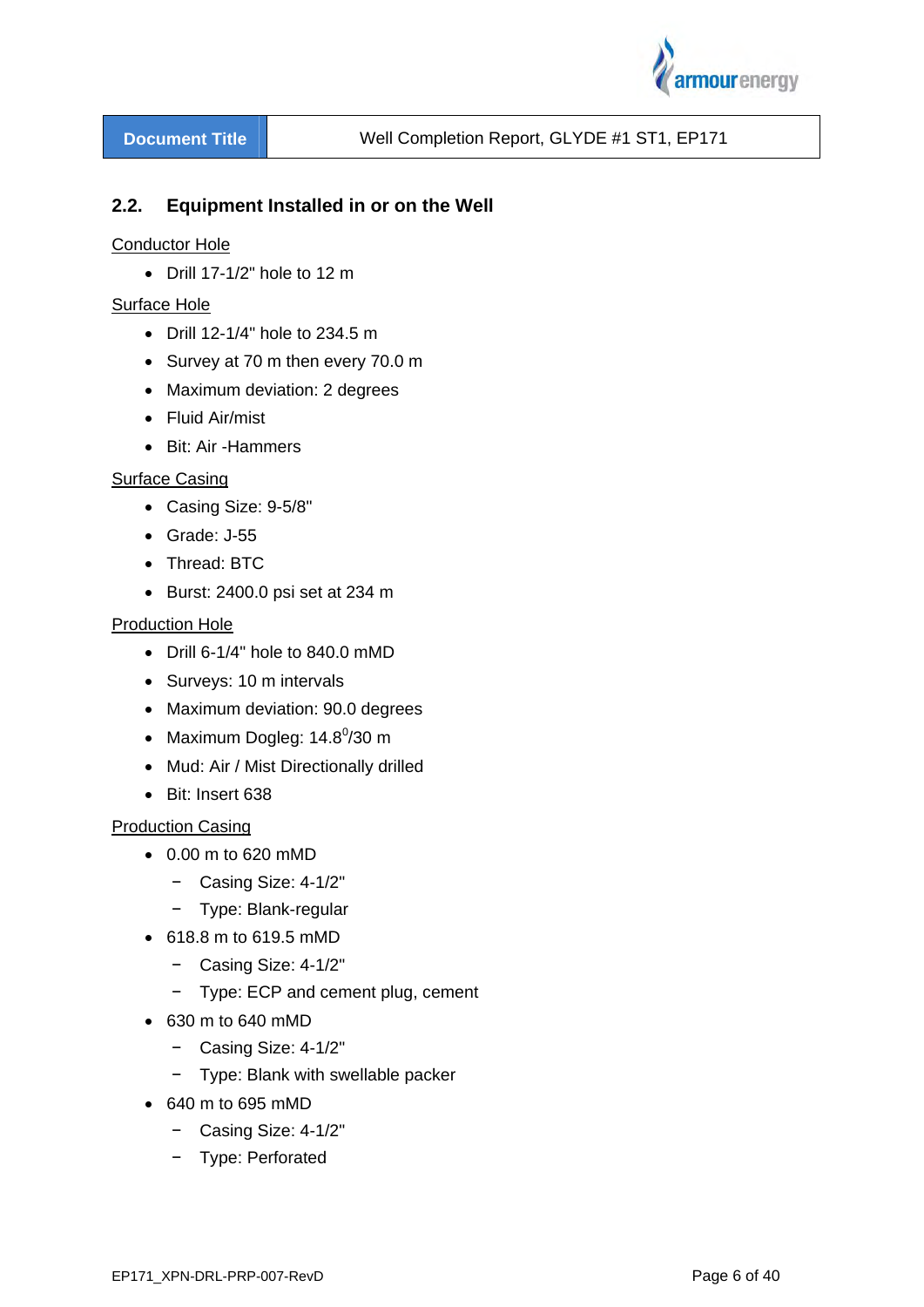

- 685 m to 717.4 mMD
	- − Casing Size: 4-1/2"
	- − Type: Blank with 2x swellable pack
- 717 m to 814.3 mMD
	- − Casing Size: 4-1/2"
	- − Type: perforated 4-1/2" casing
- 814.3 m to 832.5 mMD
	- − Casing Size: 4-1/2"
	- − Type: Blank 4-1/2" casing with shoe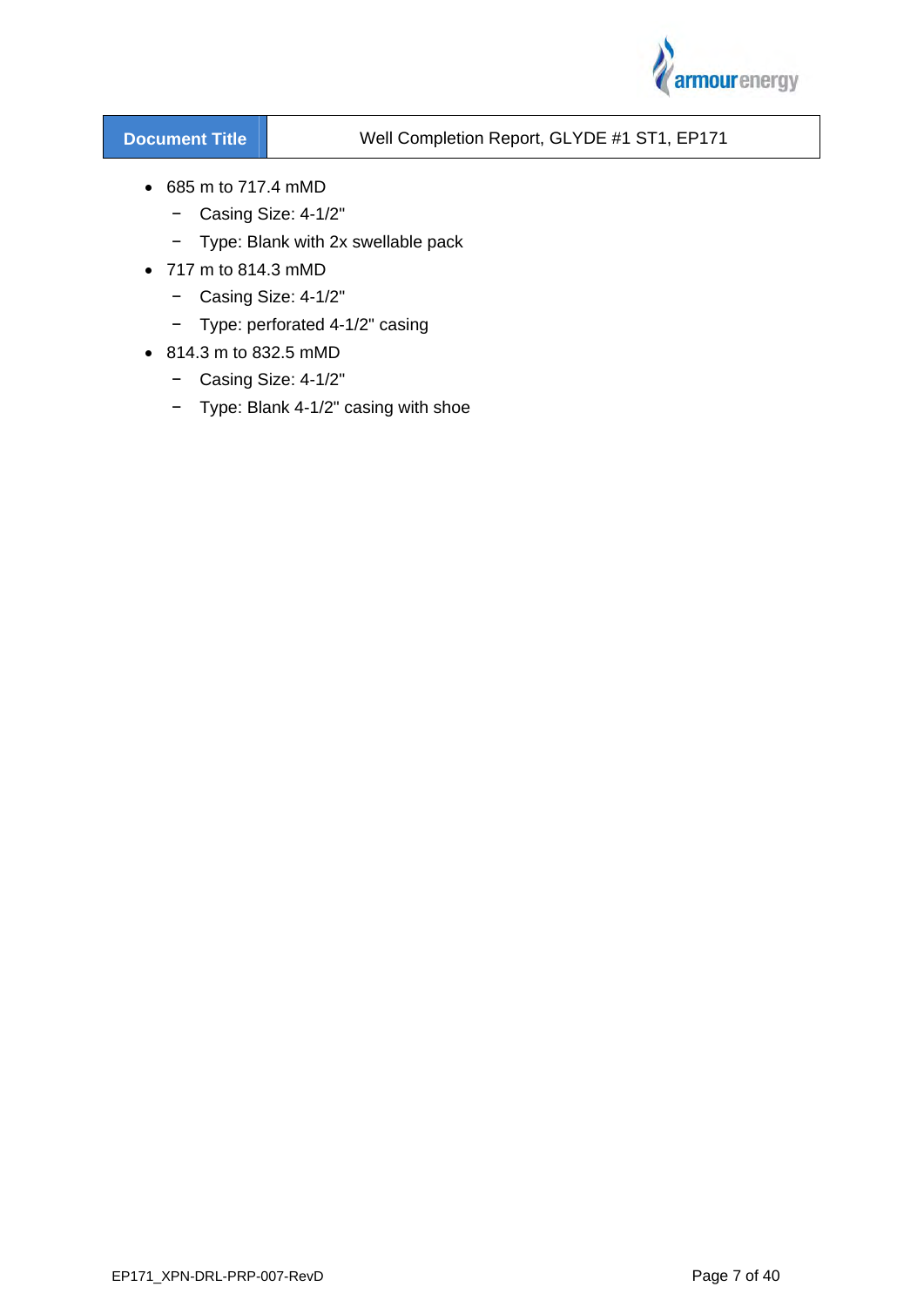

# **2.3. Wellbore schematic GLYDE #1 ST1**



#### **Figure 1: Wellbore Schematic for GLYDE #1 ST1, EP171.**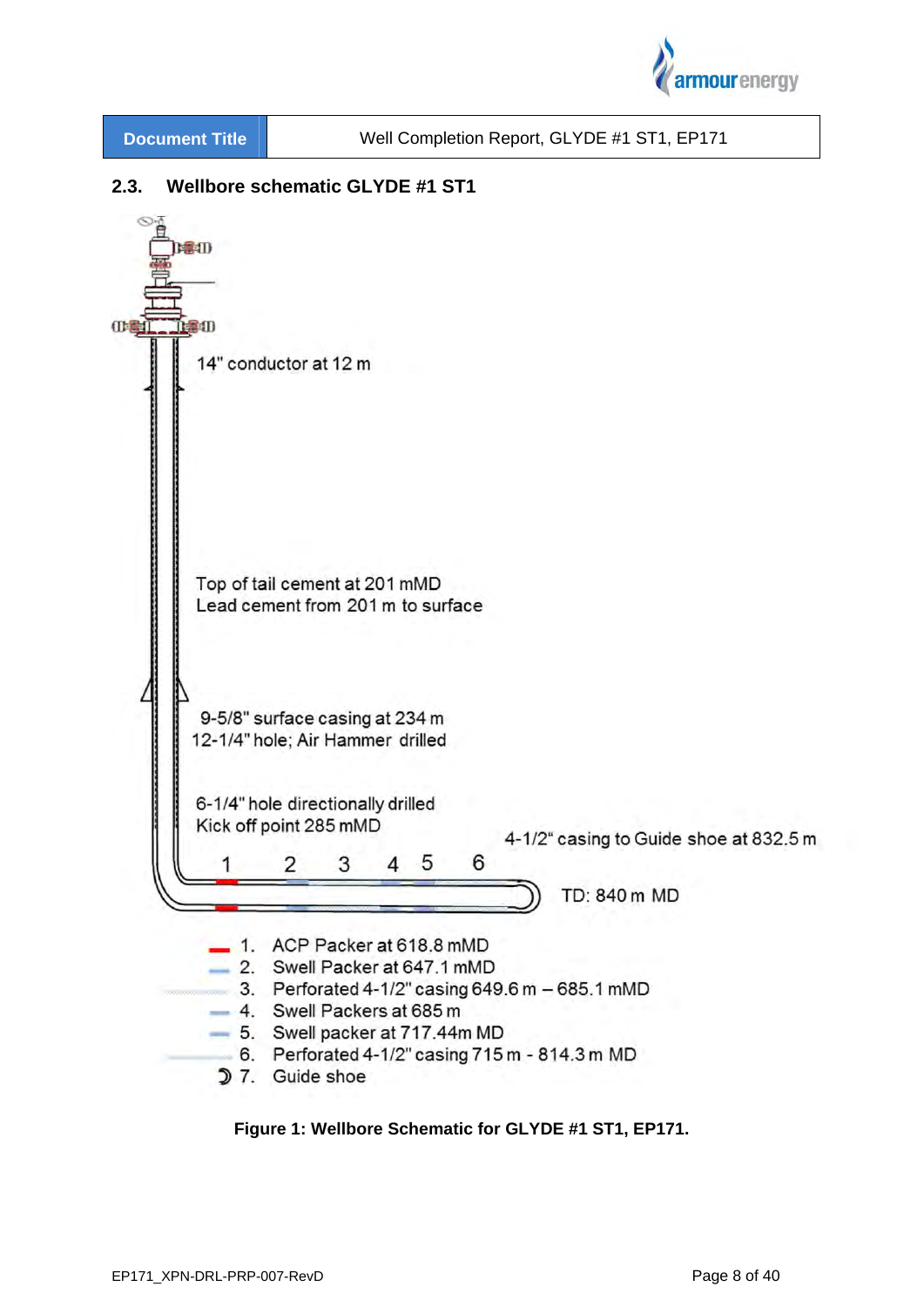

# **2.4. Casing and Equipment Installed in or on the Well**

| <b>Conductor Casing:</b>  | 12 m            |
|---------------------------|-----------------|
| Surface Casing:           | $231 \text{ m}$ |
| Intermediate Casing:      | N/A             |
| <b>Production Casing:</b> | 832 m           |

# **2.5. Deviation Survey**

#### **Table 1: Deviation survey for vertical drilling at GLYDE #1 ST1, EP171.**

| Depth [m]: | <b>Deviation [0]</b> |
|------------|----------------------|
| 63         | 0.25                 |
| 155        | 1. $\Omega$          |
| 225        | 1.0                  |

## **Table 2: Deviation survey for directional drilling at GLYDE #1 ST1, EP171 (Commence side track at 250.02 m).**

| MD[m]  | $TVD$ [m] | $VSEC$ [m] | INCL $[^\circ]$ | <b>AZIM GRID/</b><br>DIR[°] |
|--------|-----------|------------|-----------------|-----------------------------|
| 0.00   | 0.00      | 0.00       | 0.00            | 0.00                        |
| 227.62 | 227.61    | 0.48       | 0.90            | 353.80                      |
| 238.02 | 238.01    | 0.43       | 1.00            | 218.00                      |
| 242.00 | 241.99    | 0.36       | 1.20            | 217.50                      |
| 251.77 | 251.76    | 0.19       | 1.10            | 220.00                      |
| 261.27 | 261.26    | 0.09       | 0.70            | 176.90                      |
| 271.00 | 270.99    | $-0.03$    | 1.20            | 235.80                      |
| 280.76 | 280.74    | $-0.20$    | 1.10            | 213.30                      |
| 290.31 | 290.29    | $-0.22$    | 0.7             | 85.6                        |
| 301.12 | 301.09    | 0.20       | 3.8             | 66.7                        |
| 310.47 | 310.39    | 1.19       | 8.4             | 65.1                        |
| 320.21 | 319.96    | 2.99       | 12.9            | 64.0                        |
| 329.98 | 329.39    | 5.52       | 17.2            | 64.0                        |
| 339.74 | 338.63    | 8.65       | 20.4            | 63.8                        |
| 349.51 | 347.68    | 12.31      | 23.7            | 63.20                       |
| 359.27 | 356.52    | 16.44      | 26.6            | 62.80                       |
| 368.81 | 364.93    | 20.92      | 29.7            | 63.20                       |
| 378.57 | 373.28    | 25.95      | 32.5            | 63.00                       |
| 388.30 | 381.48    | 31.30      | 34.5            | 63.20                       |
| 398.03 | 389.32    | 36.92      | 36.4            | 63.70                       |
| 407.41 | 396.78    | 42.6       | 38.3            | 65.00                       |
| 416.93 | 404.16    | 48.61      | 40.1            | 67.30                       |
| 426.64 | 411.45    | 55.02      | 42.5            | 69.10                       |
| 436.01 | 418.19    | 61.52      | 45.5            | 70.50                       |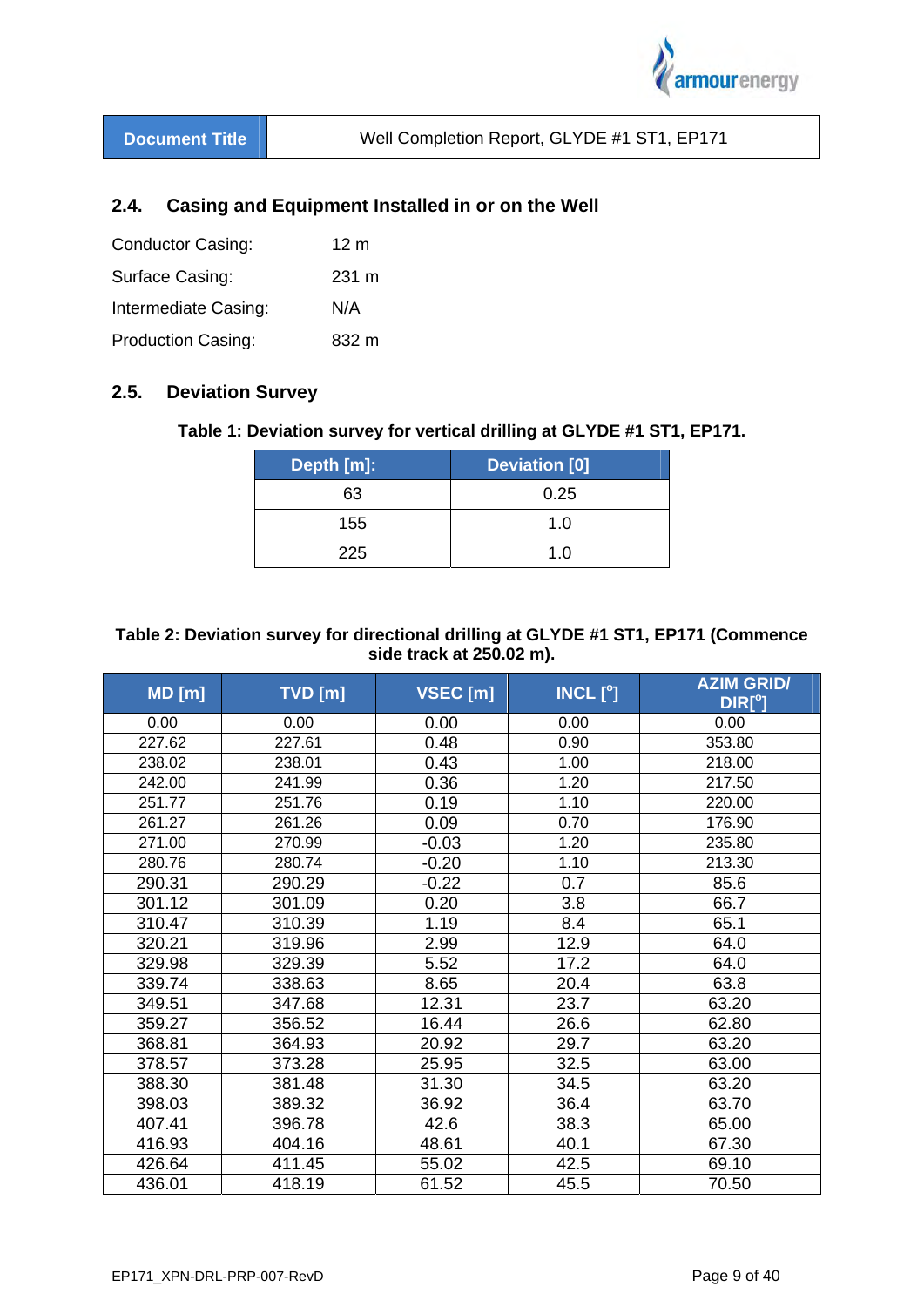

|  |  | <b>Document Title</b> |  |
|--|--|-----------------------|--|
|  |  |                       |  |
|  |  |                       |  |

Well Completion Report, GLYDE #1 ST1, EP171

| 445.543 | 424.66  | 68.50   | 48.9    | 71.6  |
|---------|---------|---------|---------|-------|
| 455.29  | 430.89  | 75.98   | 51.7    | 73.2  |
| 464.83  | 436.59  | 83.6    | 55.0    | 73.4  |
| 474.36  | 441.89  | 91.48   | 57.3    | 73.6  |
| 484.09  | 446.9   | 99.79   | 60.7    | 72.6  |
| 493.84  | 451.54  | 108.34  | 62.5    | 71.8  |
| 503.32  | 455.79  | 116.8   | 64.2    | 71.4  |
| 512.67  | 459.83  | 125.22  | 64.60   | 71.6  |
| 522.38  | 464.03  | 133.96  | 64.2    | 70.70 |
| 532.10  | 468.37  | 142.65  | 62.70   | 68.20 |
| 541.63  | 472.75  | 151.12  | 62.60eg | 66.50 |
| 550.98  | 477.02  | 159.43  | 63.10   | 64.90 |
| 560.33  | 481.16  | 167.8   | 64.30   | 64.30 |
| 569.67  | 485.022 | 176.28  | 66.90   | 63.50 |
| 579.16  | 488.38  | 185.123 | 71.60   | 63.10 |
| 588.51  | 490.93  | 194.08  | 76.70   | 63.60 |
| 598.23  | 492.76  | 203.59  | 81.60   | 63.60 |
| 607.99  | 493.92  | 213.26  | 84.8    | 65.1  |
| 617.49  | 494.81  | 222.71  | 84.40   | 66.50 |
| 627.25  | 495.85  | 232.42  | 83.40   | 68.40 |
| 637.01  | 497.11  | 242.09  | 81.8    | 70.8  |
| 646.77  | 498.58  | 251.72  | 80.9    | 73.0  |
| 656.51  | 500.23  | 261.29  | 79.6    | 71.60 |
| 666.28  | 502.24  | 270.80  | 77.8    | 70.20 |
| 676.05  | 504.22  | 280.34  | 77.7    | 69.8  |
| 685.81  | 506.1   | 289.92  | 80.1    | 68.90 |
| 695.63  | 507.52  | 299.63  | 83.3    | 67.90 |
| 705.38  | 508.38  | 309.34  | 86.6    | 67.20 |
| 714.89  | 508.64  | 318.84  | 90.3    | 66.50 |
| 724.61  | 508.30  | 328.55  | 93.7    | 65.70 |
| 734.00  | 507.63  | 337.91  | 94.5    | 65.00 |
| 743.73  | 506.82  | 347.60  | 95.0    | 67.40 |
| 753.46  | 505.90  | 357.28  | 95.8    | 69.20 |
| 762.79  | 505.10  | 366.57  | 94.1    | 70.00 |
| 772.32  | 504.39  | 376.07  | 94.4    | 70.10 |
| 781.71  | 503.81  | 385.44  | 92.7    | 70.90 |
| 791.24  | 503.35  | 394.94  | 92.8    | 71.30 |
| 801.00  | 503.10  | 404.68  | 90.2    | 72.00 |
| 810.75  | 503.12  | 414.40  | 89.6    | 72.30 |
| 817.54  | 503.16  | 421.18  | 89.6    | 72.20 |
| 840.00  | 503.04  | 443.58  | 91.00   | 72.20 |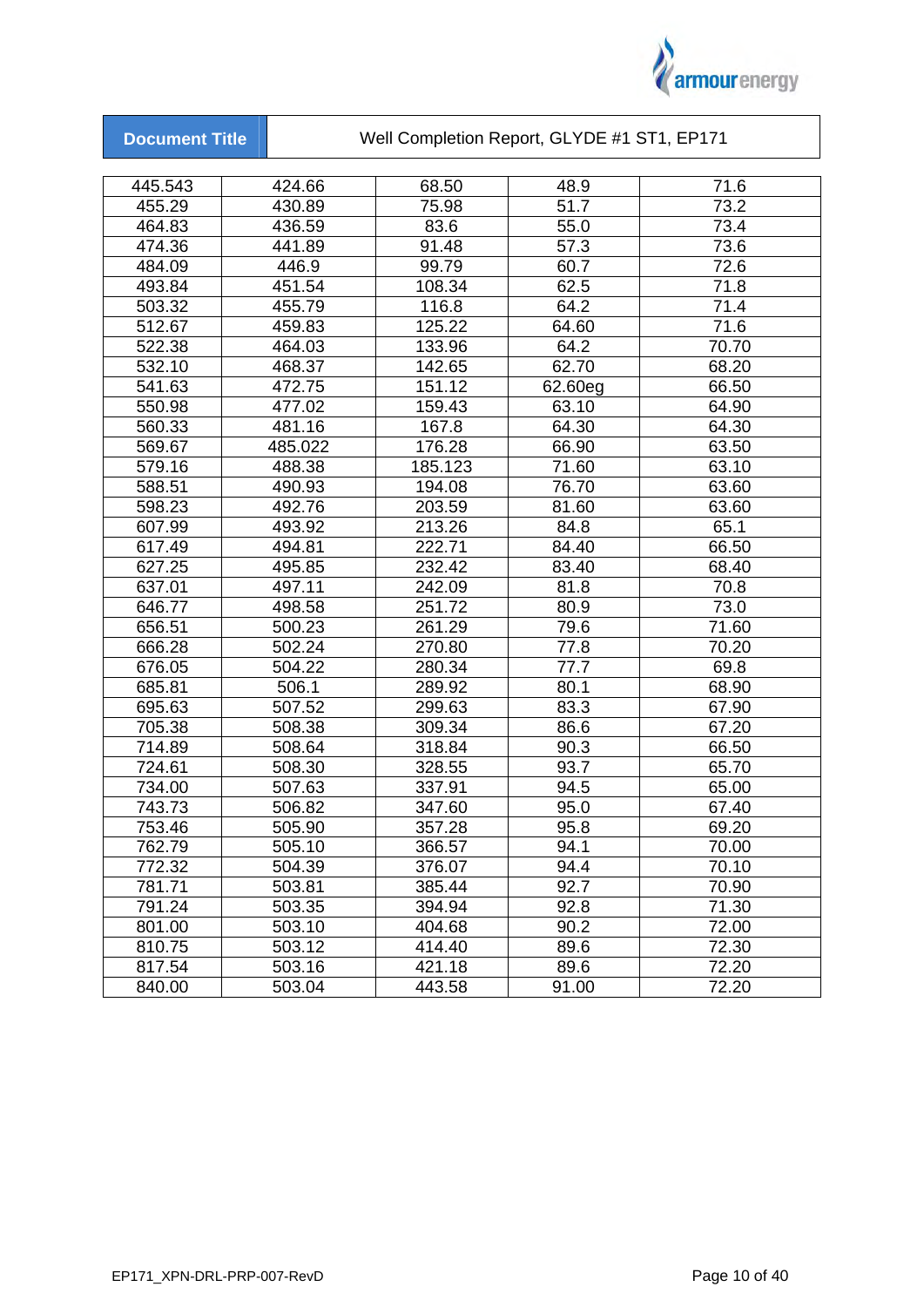





**Figure 2: True vertical depth (TVD) plotted against vertical section at GLYDE #1 ST1.** 



**Figure 3: Measured depth (MD) and true vertical depth (TVD) plotted against vertical section at GLYDE #1 ST1.**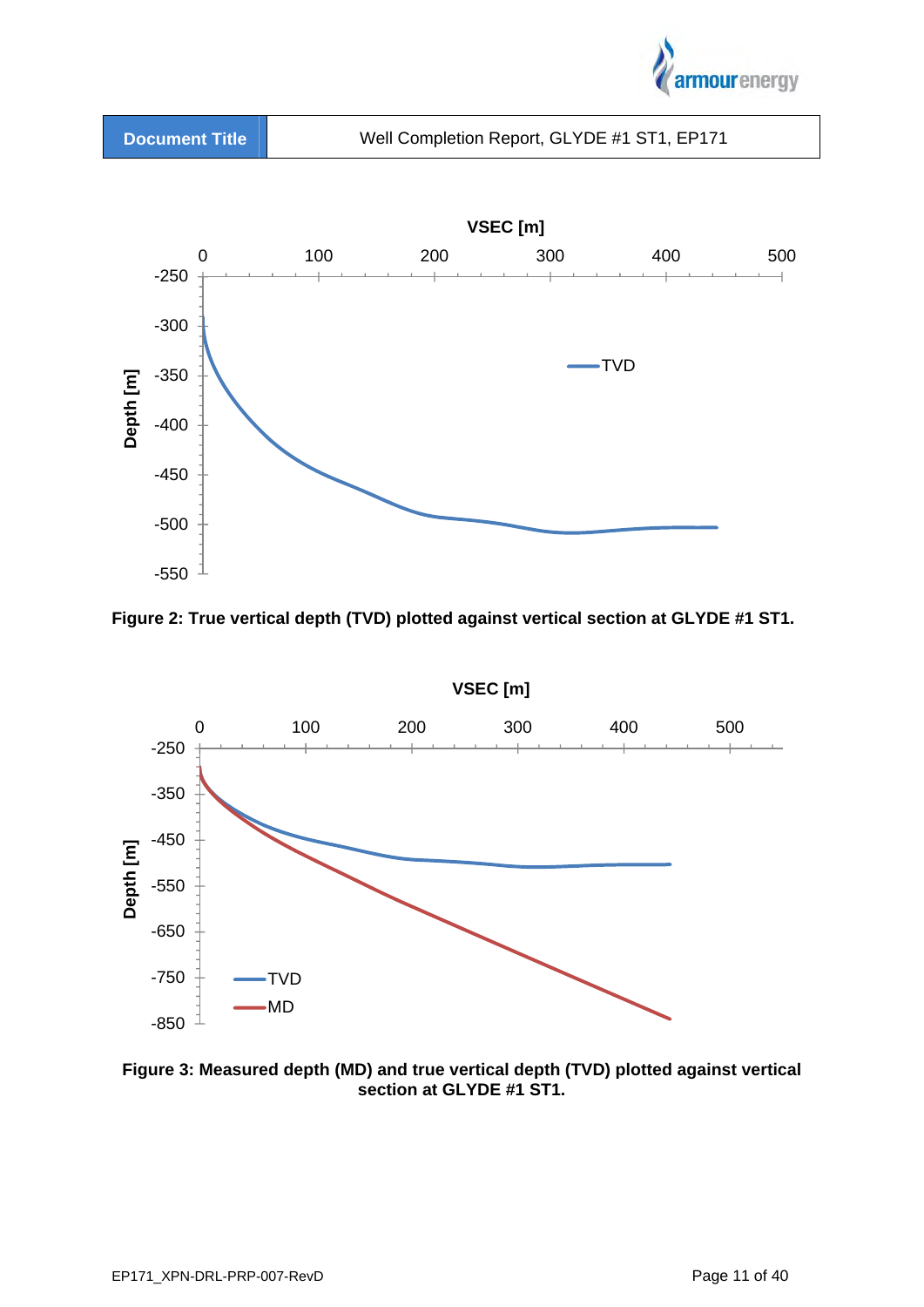



**Figure 4: GLYDE #1 ST1 EP171, directional drilling information from Pathfinder.**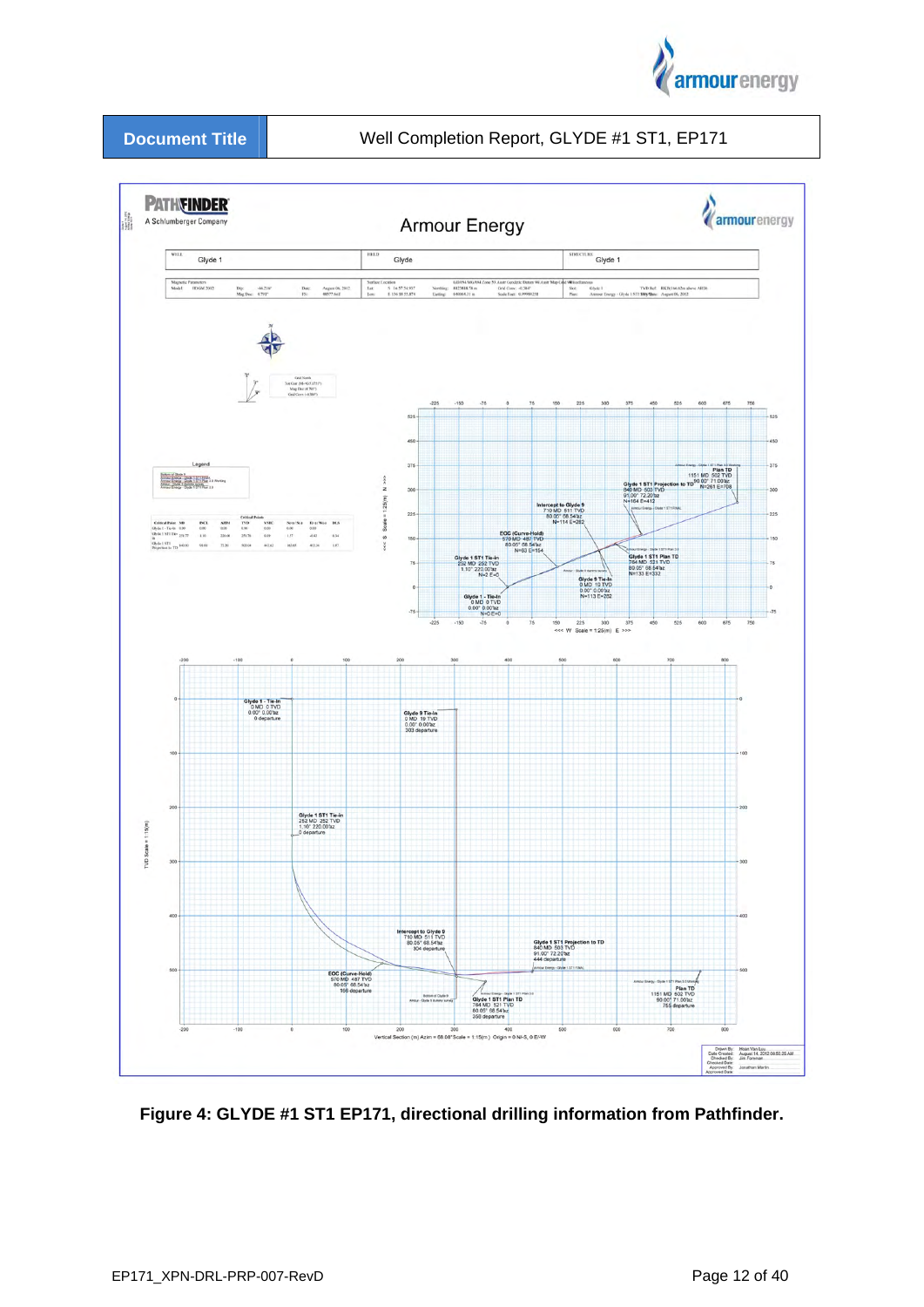

## **2.6. Cementing Operation**

#### Celllar

6' by 3.2' cellar ring installed and cemented in place.

#### Conductor Pipe 14ʺ Casing

14' Conductor casing cemented from 16.4m to surface.

#### Surface Casing Cement Casing

- $\bullet$  12-1/4" hole drilled to 234. 5m.
- 9-5/8" casing ran from 231 m back to surface.
- 9-5/8" casing cemented from 231 m back to surface.
- 45.9 bbls of 12.5 ppg lead, 27.3 bbls of 15.4 ppg cement pumped.
- 14 bbls of good cement back to surface.
- Casing pressure tested to 3000 psi for 10 min.

#### Production Hole

- Run perforated 4-1/2" casing from 835 m to 725 m.
- Run 2 joints on blank 4-1/2" casing with an external swellable packer from 725 m to 695 m.
- Run perforated 4-1/2" casing from 695 m to 640 m.
- Run 1 blank joint of 4-1/2" casing with an external swellable packer.
- Run 1 blank joint of 4-1/2" casing with an external cement basket from 630 m to 640 m.
- Kick off point 285 mMD.
- Run 1 blank joint of 4-1/2" casing with an external casing packer and cement stage tool from 620 m to 630 m.
- Run blank 4-1/2" casing 620 m to surface.
- Cement 4-1/2" casing back to surface from 620 m, through stage tool.
- Bottom of Tail cement at 618 mMD.
- Top of tail 15.4 ppg cement at 201 mMD, pumped 27.3 bbls.
- Top of lead 12.5 ppg cement at surface pumped 45.9 bbls.
- 14 bbls of good cement returns back to surface.